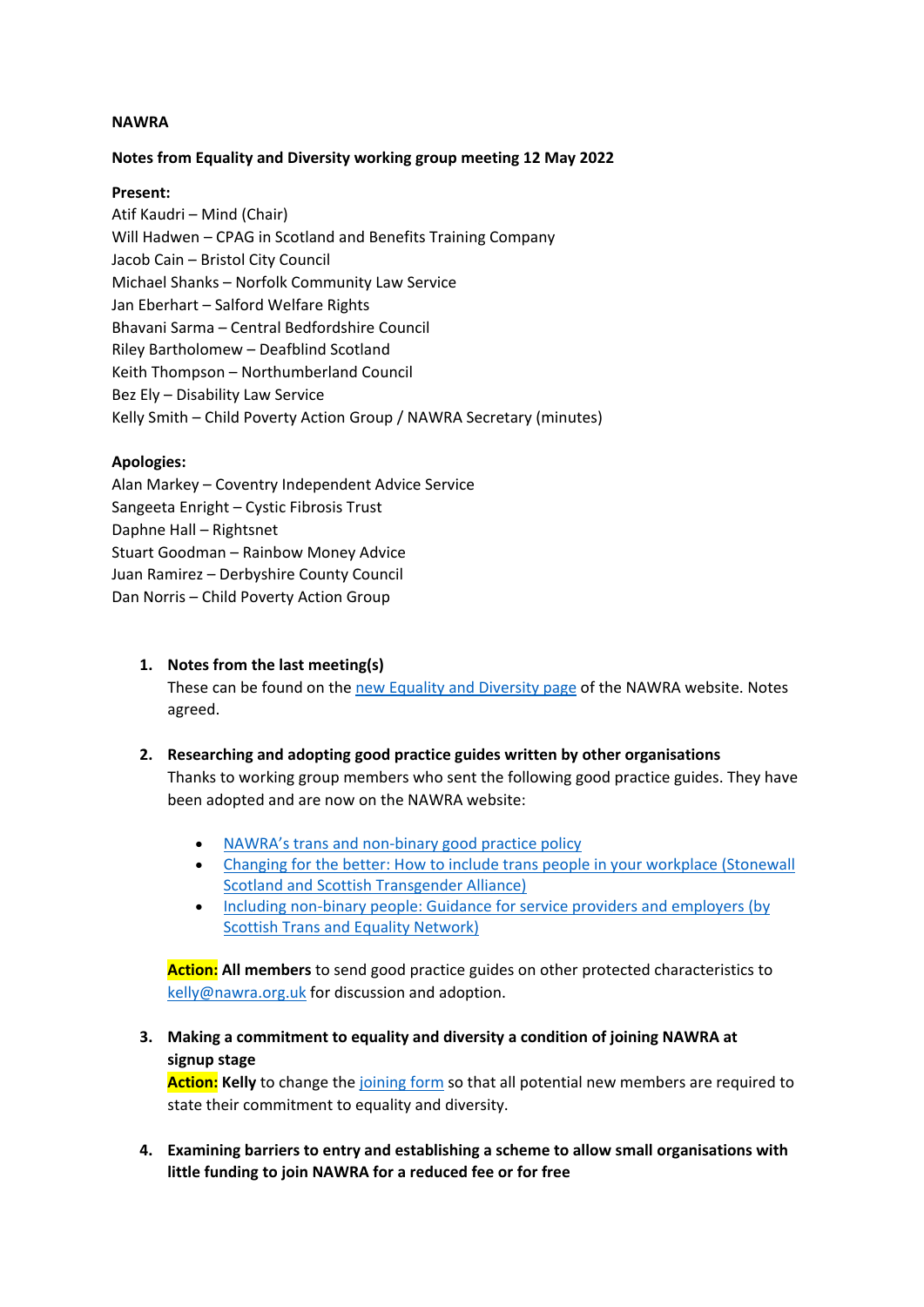So far, two organisations have been invited to join NAWRA for free and have accepted this offer.

**Action: all members** to consider nominating any organisation that they feel meets the criteria for free membership by emailing Atif at [a.kaudri@mind.org.uk](mailto:a.kaudri@mind.org.uk) with the details.

**5. Contributing to work on equality and diversity in the wider rights and advice sector** Members of the working group were invited to share their views as and when they arise.

# **6. Making meetings accessible and inclusive**

In-person meetings:

- good disability access and reserved spaces
- non-gendered toilets (or make toilets non-gendered with temporary signage about the facilities inside e.g. 'urinals and two stalled toilets')
- a quiet space available that can be used for wellness, breakout time or prayer
- explore the option to make a video recording (or perhaps just audio) of the speakers for those unable to attend in person
- consider offering an online-only workshop at an in-person conference.9

Online meetings:

- Closed captioning **Action: Kelly** to work out how to make closed captioning the default on Zoom and update [NAWRA's instructions for delegates.](https://www.nawra.org.uk/wordpress/wordpress/wp-content/uploads/2020/08/Top-tips-on-using-Zoom-to-attend-a-NAWRA-event.pdf)
- Adopting a 'Zoom protocol' for deaf or hard of hearing participants (keep your head still, speak clearly, do not cover your mouth, look directly into the camera, ensure your face is lit so you can be seen). See also these [guidelines from UCL's Deafness](https://www.ucl.ac.uk/dcal/sites/dcal/files/remote_working_guidelines_final_april_2020.pdf)  [Cognition and Language Research Centre.](https://www.ucl.ac.uk/dcal/sites/dcal/files/remote_working_guidelines_final_april_2020.pdf)
- Requesting that participants add their pronouns to their Zoom name field
- Using 'voice to text' software such as Dragon or Microsoft Office to create a transcript of the meeting.

### **7. The direction of the working group going forward**

We considered the possibility of setting up a Teams channel for the working group. However, some members have security settings which mean that, although they can join a Teams call, they are unable to participate in Teams chat with external organisations.

# **8. AOB**

Will Hadwen suggested offering free training for non-members to help contextualise the benefits system. This would be an online session for less-experienced advisers. We would need to approach organisations who we think would benefit from this. The session could be recorded, uploaded to the NAWRA website and disseminated more widely afterwards. The aim would be to improve the skills and confidence of the participants. In addition, nonmembers may be encouraged to join NAWRA.

**Action: Will** to put something in writing and send it to Kelly for the consideration of the NAWRA Executive Committee.

NAWRA is now an associate member of [Equally Ours.](https://www.equallyours.org.uk/)